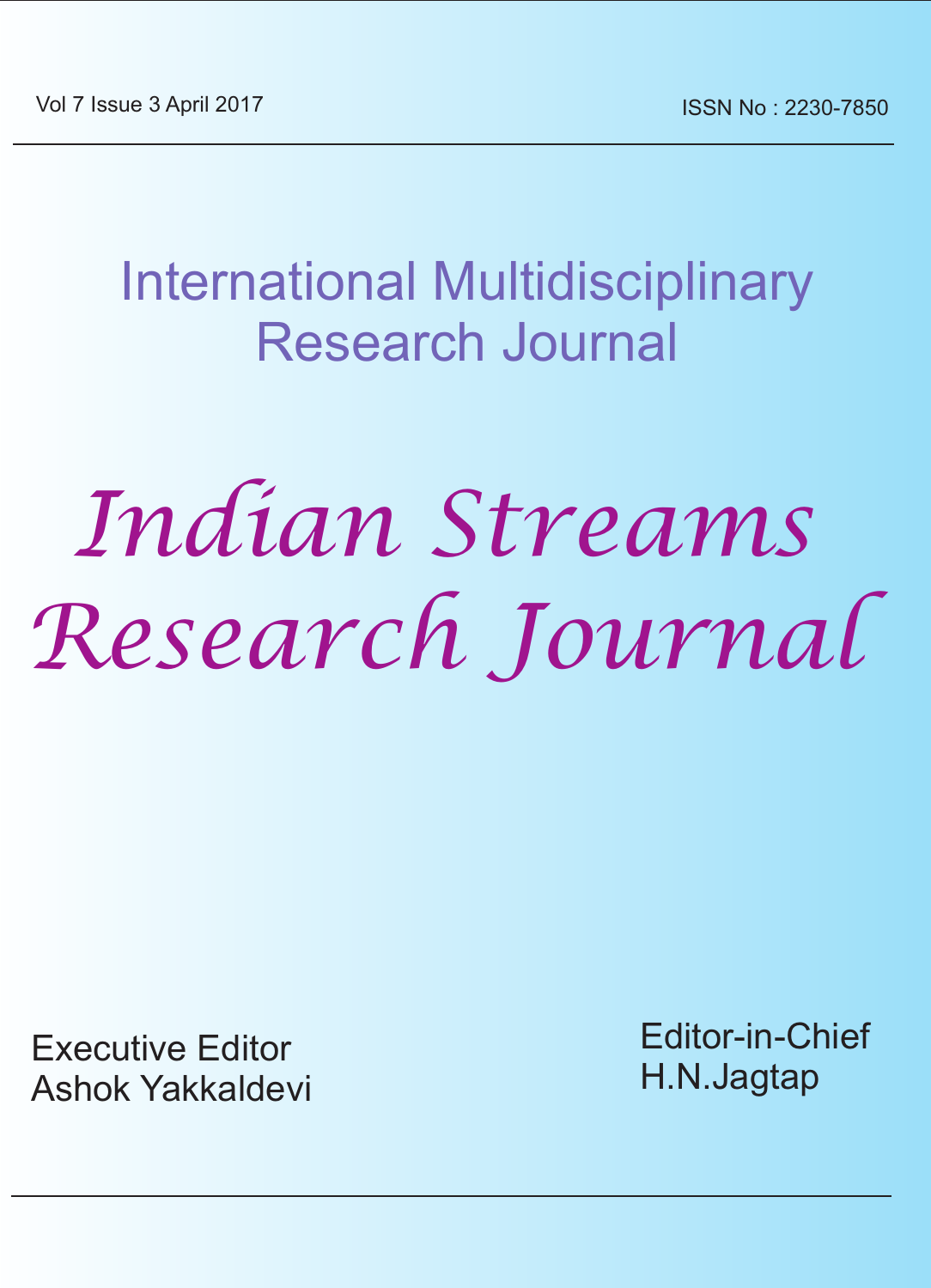#### **Welcome to ISRJ**

#### **RNI MAHMUL/2011/38595**

Indian Streams Research Journal is a multidisciplinary research journal, published monthly in English, Hindi & Marathi Language. All research papers submitted to the journal will be double - blind peer reviewed referred by members of the editorial board.Readers will include investigator in universities, research institutes government and industry with research interest in the general subjects.

#### **Regional Editor**

Dr. T. Manichander

Mr. Dikonda Govardhan Krushanahari Professor and Researcher , Rayat shikshan sanstha's, Rajarshi Chhatrapati Shahu College, Kolhapur.

#### *International Advisory Board*

Kamani Perera Regional Center For Strategic Studies, Sri Lanka

Janaki Sinnasamy Librarian, University of Malaya

Romona Mihaila Spiru Haret University, Romania

Delia Serbescu Spiru Haret University, Bucharest, Romania

Anurag Misra DBS College, Kanpur

Titus PopPhD, Partium Christian University, Oradea,Romania

Mohammad Hailat Dept. of Mathematical Sciences, University of South Carolina Aiken

Abdullah Sabbagh Engineering Studies, Sydney

Ecaterina Patrascu Spiru Haret University, Bucharest

Loredana Bosca Spiru Haret University, Romania

Fabricio Moraes de Almeida Federal University of Rondonia, Brazil

George - Calin SERITAN Faculty of Philosophy and Socio-Political Sciences Al. I. Cuza University, Iasi

Hasan Baktir English Language and Literature Department, Kayseri

Ghayoor Abbas Chotana Dept of Chemistry, Lahore University of Management Sciences[PK]

Anna Maria Constantinovici AL. I. Cuza University, Romania

Ilie Pintea, Spiru Haret University, Romania

Xiaohua Yang PhD, USA

......More

#### *Editorial Board*

Pratap Vyamktrao Naikwade ASP College Devrukh,Ratnagiri,MS India Ex - VC. Solapur University, Solapur Iresh Swami

R. R. Patil Head Geology Department Solapur University,Solapur

Rama Bhosale Prin. and Jt. Director Higher Education, Panvel

Salve R. N. Department of Sociology, Shivaji University,Kolhapur

Govind P. Shinde Bharati Vidyapeeth School of Distance Education Center, Navi Mumbai

Chakane Sanjay Dnyaneshwar Arts, Science & Commerce College, Indapur, Pune

Awadhesh Kumar Shirotriya Secretary,Play India Play,Meerut(U.P.) N.S. Dhaygude Ex. Prin. Dayanand College, Solapur

Narendra Kadu Jt. Director Higher Education, Pune

K. M. Bhandarkar Praful Patel College of Education, Gondia

Sonal Singh Vikram University, Ujjain

G. P. Patankar S. D. M. Degree College, Honavar, Karnataka Shaskiya Snatkottar Mahavidyalaya, Dhar Alka Darshan Shrivastava

Maj. S. Bakhtiar Choudhary Director,Hyderabad AP India.

S.Parvathi Devi Ph.D.-University of Allahabad

Sonal Singh, Vikram University, Ujjain

**Address:-Ashok Yakkaldevi 258/34, Raviwar Peth, Solapur - 413 005 Maharashtra, India Cell : 9595 359 435, Ph No: 02172372010 Email: ayisrj@yahoo.in Website: www.isrj.org**

Rajendra Shendge Director, B.C.U.D. Solapur University, Solapur

R. R. Yalikar Director Managment Institute, Solapur

Umesh Rajderkar Head Humanities & Social Science YCMOU,Nashik

 S. R. Pandya Head Education Dept. Mumbai University, Mumbai

Rahul Shriram Sudke Devi Ahilya Vishwavidyalaya, Indore

S.KANNAN Annamalai University,TN

Satish Kumar Kalhotra Maulana Azad National Urdu University

#### **ISSN No.2230-7850**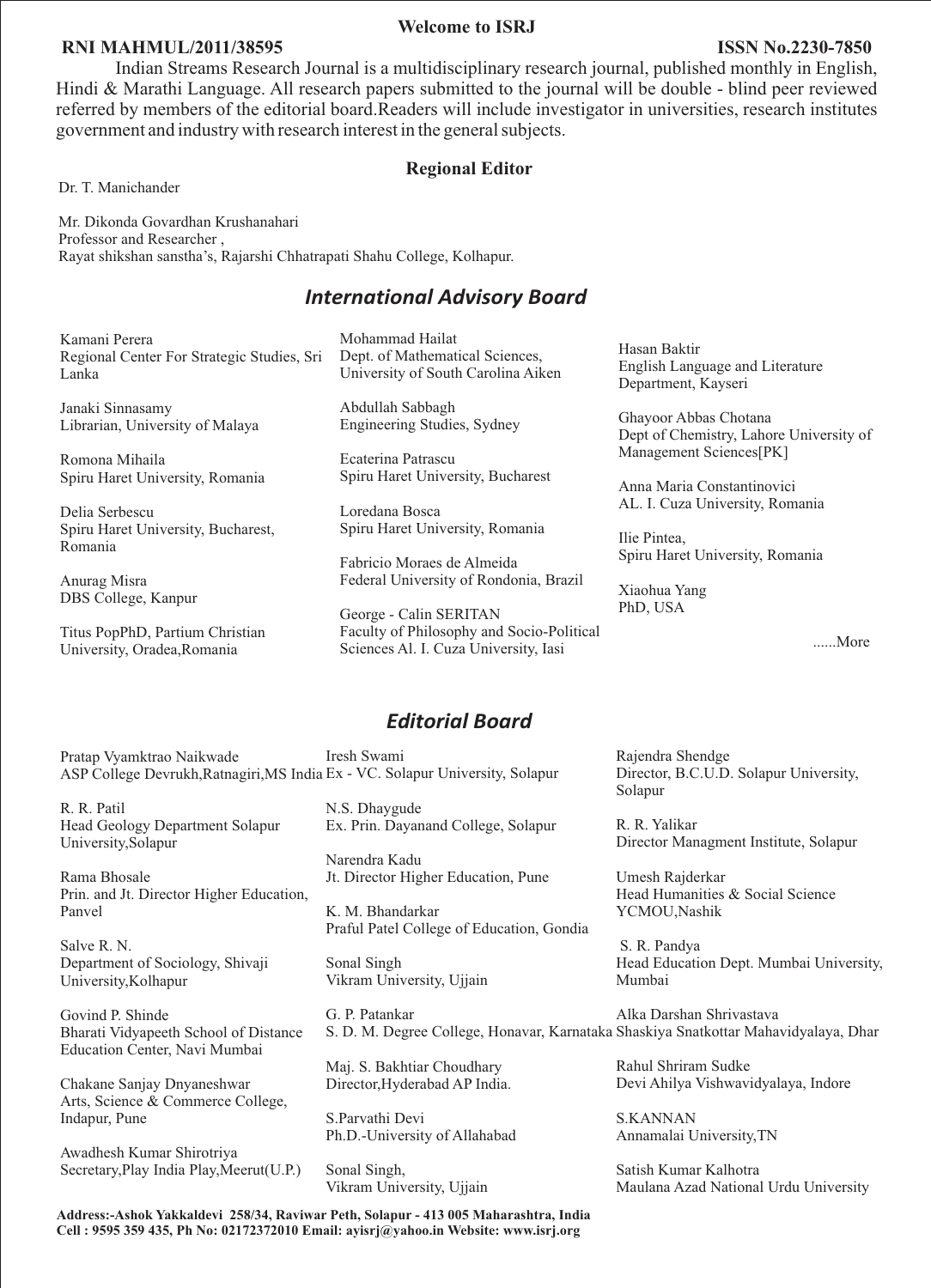

## Indian Streams Research Journal



## **INFORMATION NEEDS AND SEEKING BEHAVIOR OF MEDICAL STUDENTS AT FOUNDATION UNIVERSITY MEDICAL COLLEGE, PAKISTAN**

 **2 3 4 Amir Latif ,Zia Ahmed , Naveed Akhtar Satti and Ikram Ul Haq Librarian, Shifa Tameer e Millat University, Pakistan. Lecturer / Librarian, College of Science and Health Profession, King Saud bin Abdulaziz University for Health Sciences, Riyadh, Kingdom of Saudi Arabia . Institute of Space Technology, Library, Pakistan. Lecturer / Librarian, College of Dentistry,** 

**King Saud bin Abdulaziz University for Health Sciences, Riyadh, Kingdom of Saudi Arabia.**

#### **ABSTRACT**

#### *Background:*

*Method: This study investigated the information needs and seeking behavior of medical students at the Foundation University Medical College, Islamabad.* 

## *A structured questionnaire was designed keeping in*

*view the objectives of the study. One hundred sixty three students participated in this study, 116 respondents were female while 47 were male. Data were analyzed by using the descriptive statistics which included; frequency, percentage, mean and standard deviation.* 



*Most of the students used information technology for entertainment purpose, as compare to academic use and searching web resources. Response concerning to the importance of libraries/online sources, general awareness purpose was rated high. Almost half of respondents didn't scan/read any print journals for study purpose, as undergraduate medical students mostly rely on their textbooks and notes. It was revealed that most of the students did not face any problem in managing their time for information seeking.* 

#### *Conclusion:*

*It is recommended that library should improve the library orientation / information literacy programs for encouraging meaningful use of information technology.*

*Medical students, Information needs, information seeking-behavior, search engines.* **KEYWORDS-**

#### **INTRODUCTION :**

We are going through the age of rapidly changing information society. Information is measured as a significant resource for the development of any nation; it should be managed like other resources because it contributes directly to accomplishing the predefined targets and objectives. Managers and decision makers formulate their policies and strategies in the light of available information. It serves as a tool for updating the statistics, provides strong foundation for any organization, and helps to create knowledge based society.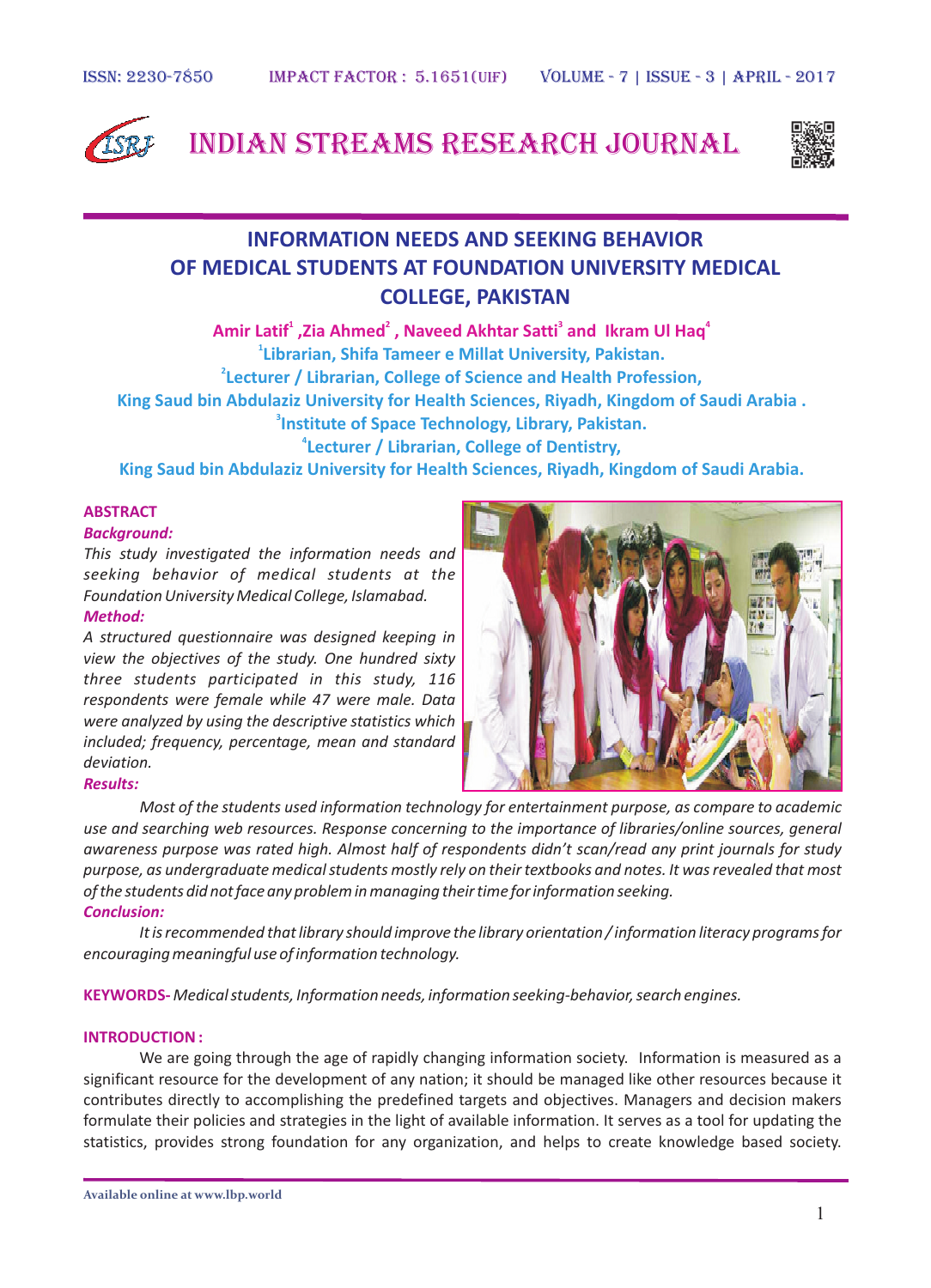#### **INFORMATION NEEDS AND SEEKING BEHAVIOR OF MEDICAL STUDENTS.....**

Information plays a vital role in the private life as well as professional career of any individual.

Bhatti explained that it is difficult to describe the word "information". Usually, it is considered the recorded research and experience which help to make decision. Information professionals should be well aware about the information needs and seeking behavior of their users. It is imperious for developing library reading resources, refining facilities and services. It is also essential to understand the information need and seeking behavior of the user community for better provision of the information services to the community and develop a better image of the library.<sup>1</sup>

Fatima and Ahmad stated that information seeking behavior is a wider term, which includes information needs, ability to evaluate, select and use of this data in his/her research to fulfill the requirement of information. $^2$ 

Aina measures that every human being needs some kind of information for their daily life, no matter, what is the level of his qualification. He uses this information for recreational, educational, social, commercial and research purpose.<sup>3</sup>

Islamabad, being Capital of Pakistan, has been regarded as higher seat of learning. Taxila, a nearby town, had one the oldest university of the ancient period, where knowledge seeker from all over the world used to come for learning. The Foundation University has been established in 2002, sponsored by the Fauji Foundation, the largest welfare organization in the country having vast human and financial resources. It is center of distinction to provide quality education to the gifted students. (www.fui.edu.pk). There are 750 students carrying out their MBBS. The aim of this paper is to identify the information needs and seeking behavior of the medical students at the Foundation University Medical College.

#### **OBJECTIVES OF THE STUDY**

#### **Following are the objectives of this study:-**

- a. To investigate the Information need of undergraduate medical students.
- b. To examine information seeking behaviors of undergraduate medical students.
- c. To find out which searching technique are being used by undergraduate medical students.
- d. To study the type of information sources used by the medical students.
- e. To evaluate the collection of information sources available in the library

#### **LITERATURE REVIEW**

Zawawi and Majid came to know that the matter of poor medical subject knowledge among the librarians as one of the cause for facings trouble in getting the required information. There is a requirement for medical libraries to take proper actions for enhancing the subject information of their users, which may outcome in better announcement with scientists and sufficient understanding of their information troubles and needs.<sup>4</sup> Raza, et al. highlighted that most users visit the library weekly, usually to gather reading stuff. The OPAC is the main-used resource for search, and the majority of users choose to search by topic. Literature seek out are execute using the library's worldwide set-up. The majority use Internet services for electronic mail and face the difficulty of slow downloading. Photocopying and the OPAC are the main-used services in the library.<sup>5</sup> Gray and Klein concluded that the internet has the likely to join all excellent features of accessible health information sources. This means can make easy the sympathy linked with rest personal sources, the expertise of certified sources, and the response likely with special sources. $^{\rm 6}$ 

Adio and Arinola highlighted that although Internet, reference librarian, textbooks & monographs, journal articles, reference sources, theses and dissertations were known as the key sources used by respondents for acquiring information. Lack or reduced internet services in the library were seen as one of the main restriction to gathering their information needs followed by shortage of computers in the library.<sup>7</sup> Khan and Bhatti found that the respondents used a variety of legal information resources for educational and research purpose. Legal textbooks, general books, and references resources were judged most important for information needs. The greater part of the law faculty members wish information in print layout and English language. Most of them need their information at home. They use computer and internet to explore their information, retrieval and email messages.<sup>8</sup> Majid et. al. tinted that requirement for libraries to build up their promotion and user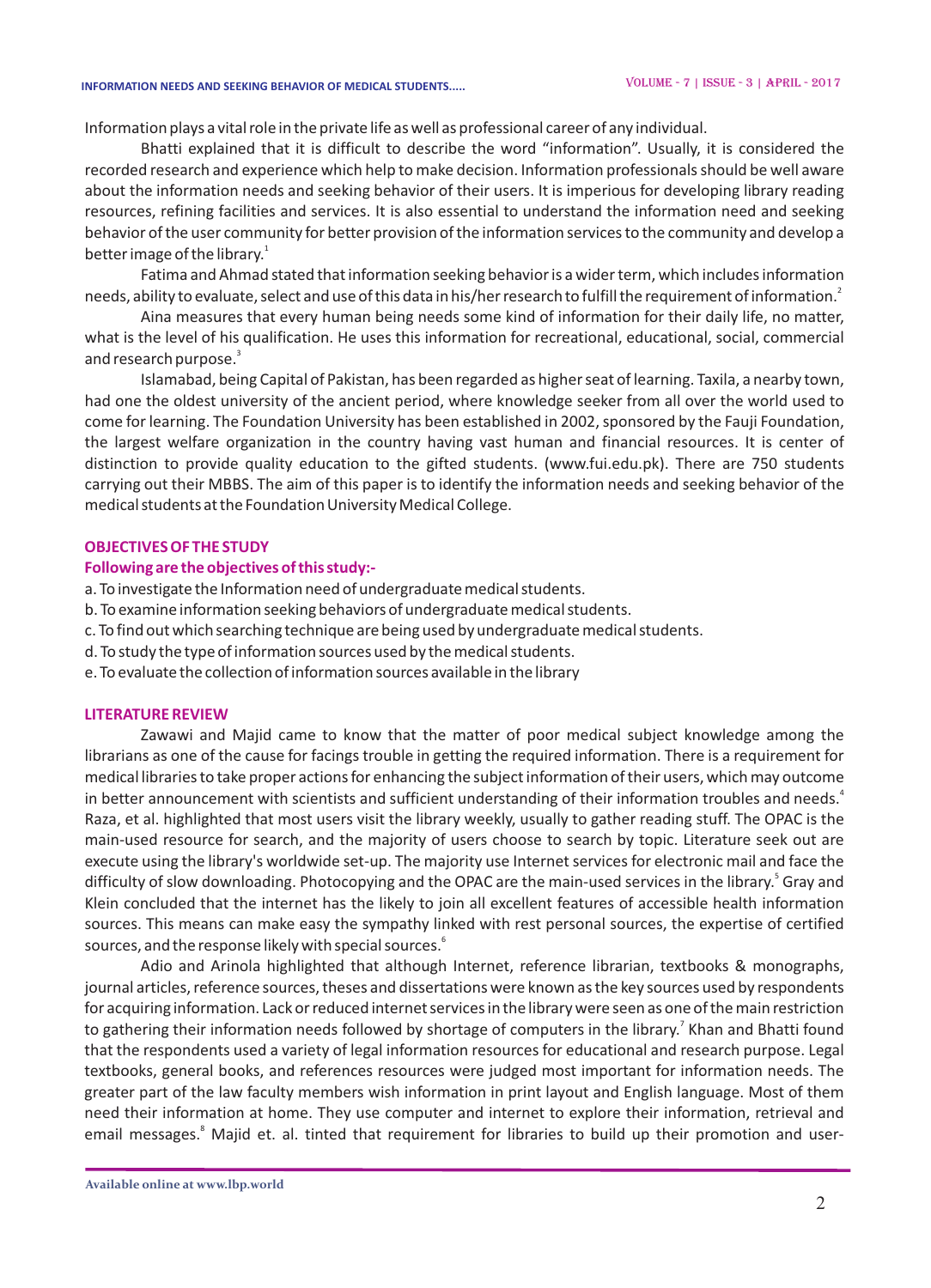education programs to generate more knowledge about information resources access to students and faculty. The students were commonly using web search engines and business websites for getting information. Although the internet offered quick and easy access to numerous of information sources, not all these sources are  $\mathop{\mathsf{complete}}\nolimits$  , present, valid and reliable. $\mathop{\mathsf{^3}}\nolimits$ 

Khan and Shafique pointed out that the significance and importance of departmental library in getting required information, students feel console by using it being suitable to its different positive aspects. A departmental library presents related and helpful collection. Students feel easiness as compare to the central  $10$  library.<sup>10</sup> Baro et. al. highlighted that the university libraries face a number of confronts in its pattern training programs, yet it is through user education that the librarians effort is made easy and the student's efforts go faster while recovering and utilizing the library information resources.<sup>11</sup> Bhatti tinted that with no deep knowledge development of library services cannot be skillful. It needs specialized and technicalunderstanding of such matters as, optimization of search plans, information retrieval methods, information organization arrangements, vital study and assessment of resources according to need and lifetime learning ability.<sup>12</sup>

Ajayi and Adetayo found that medical students commonly utilize the library for revision of course work. These do not prove any self-regulating beginning of an information seek in the library. Course books and handouts were mainly used by all the users. They suppose that information abounding by this resource is sufficient for their information requirements.<sup>13</sup> Pelzer, Wiese and Leysen explored that the veterinary medical student's assessment did not habitually start self-governing information look out in the library for use in assignments, but fairly relied on class's textbooks and handouts. Library resources, like indexes/abstracts, were used more by students in the experimental course who detained or were seeking higher degrees, reflecting this group's superior contact to information resources.<sup>14</sup> Wildemuth suggested that libraries must construct information systems that will assist students to recognize the pathogens related to an exacting case. The student's expected that the librarian might answer questions regarding the nature of venom in a needful setting; it is likely that they will suppose librarians to cooperate for the recognition of other such means.<sup>15</sup>

Oyadeyi pointed that the information centers are an information foundation and Librarians as teacher have key task to cooperate in control the standard of education. The individual qualities, proficient and academic talents joined with the public dealings dexterity of Librarians are major aspects that add to the achievement of any learning efforts. Librarians must effort incessantly on improving service providing by join information technology in all feature of library services; by this, users would acquire benefit of the services present by the library to improve their information seeking behavior in this information technology period.<sup>16</sup> Saad and Zainab were concluded that an investigation of information seeking behavior of Computer Science and Information Technology undergraduates, as undergraduates, informer look to understand the significance of being information well-informed, not barely for educational function, but also as a essential ability to be booming in their professions and life in the current day atmosphere. Informants do not believe extremely of the library and the librarians, and do not totally know the purpose and services of the library or how they can use the services of an expert librarian.<sup>17</sup>

Mehdi, et al. worked on how do medical students manage their information needs in unscheduled and high-acuity environments and concluded that for the reason that time is such a restrictive cause, the students hunted response to patient concern inquiry that could be positioned rapidly and simply. but, there were also apprehension that the excellence of the information could be cooperation by the require for fast retrieval. Colleagues, patients, and patient diagram were seeing regularly, for the reason that they were accessible and easy to contact.<sup>18</sup> Cogdill investigated the information need and information seeking in community medical education and converse that the common kinds of information requirements for the students were connected to identification and drug treatment. While the preceptors also regularly desired epidemiologic information, the students more commonly need information linked to the universal managing of patients. $^{1\mathrm s}$ 

#### **RESEARCH METHOD**

A structured questionnaire was designed, keeping in view the objectives of the study. Questionnaire was divided into two sections; the first section contained the questions relating to the information needs, the second part dealt with the information seeking behavior of the respondents. Two hundred questionnaires were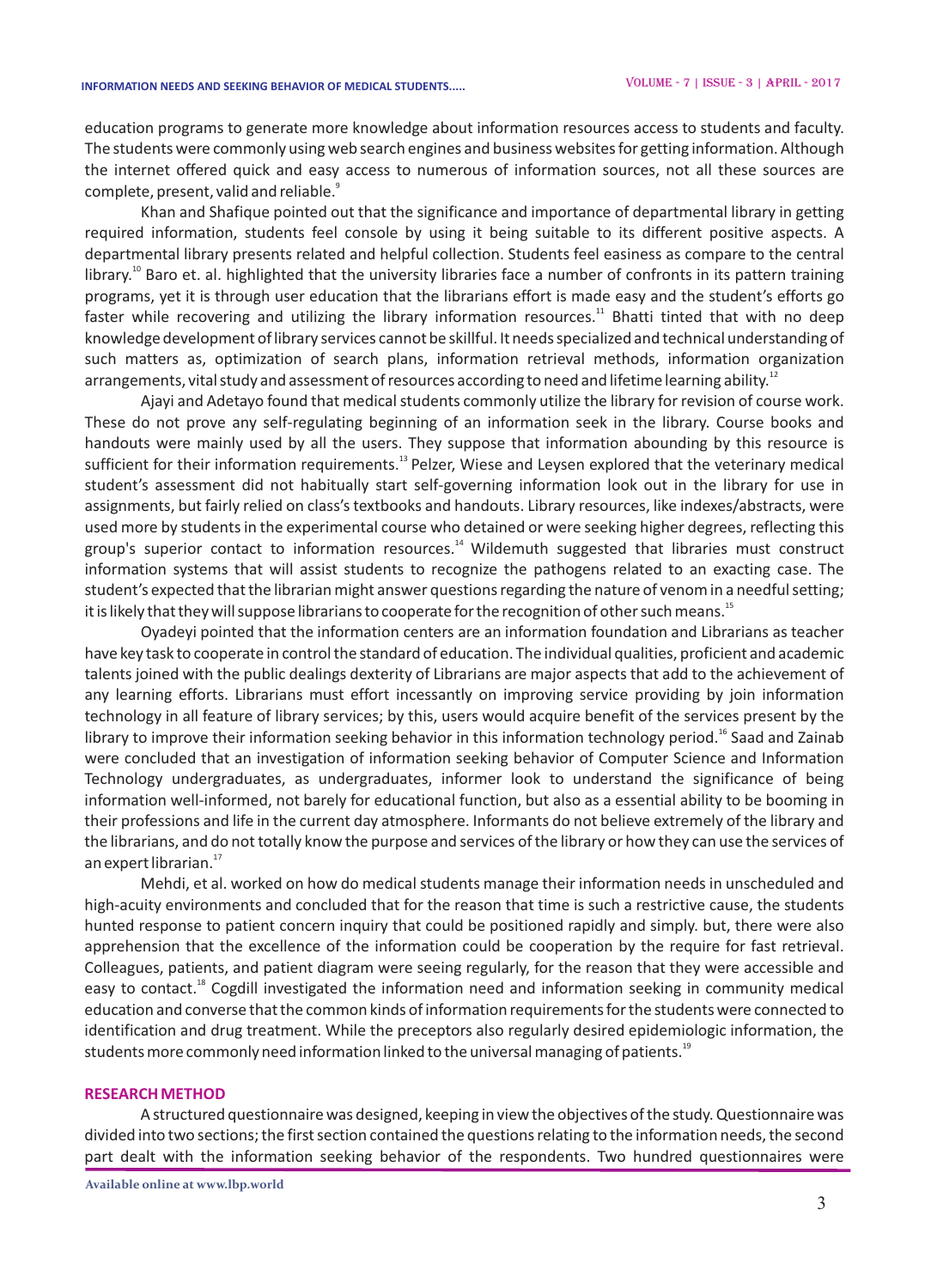#### **INFORMATION NEEDS AND SEEKING BEHAVIOR OF MEDICAL STUDENTS.....**

distributed to the students personally by using convenient sampling technique and were collected from them by giving sufficient time for filling in the questionnaire. Majority of respondents (n=163, 81.5%) returned the questionnaires duly filled in. The data were collected during March 1, 2014 to April 30, 2014. Data were analyzed by using SPSS to get descriptive statistics such as frequency, percentage, mean and standard deviation.

#### **Limitations of the study**

The study is limited to the Information needs and seeking behavior of MBBS students of Foundation University Medical College, Islamabad.

#### **Results**

Two hundred questionnaires were distributed among the students during their library visit by using convenient sampling technique. Respondents were given sufficient time to record their response, 163 questionnaires (81.5%) were received and analyzed.

#### **Demographic Information of Students**

One hundred and sixteen (116) respondents were female, representing 71.71% of the sample population, while 47 respondents 29.29% were male. The finding shows that more females than male visited the library.

There are two parallel education systems in Pakistan at intermediate level, F.Sc a Pakistani system and A-Level a British system of education. Data disclosed that the qualification of 123 respondents (75.46%) were F.Sc. while 40 students (24.54%) passed the A Level examination before joining the medical college.

#### **Part I: INFORMATION NEEDS**

Five point Likert scale (Minimum 1 to Maximum 5) was used to assess the response regarding number of hours spent by library users on different activities. Table 1 exposed that most of the students (Mean 2.68) used information technology for amusement and entertainment purpose, followed the miscellaneous activities (Mean 2.37). The activities such as for academic use (Mean 2.15) and searching web resources (Mean 2.12) got the highest mean score, while searching print sources had a the lowest mean score (Mean 1.68) from the medical students.

| <b>Different activities</b>      | N   | <b>Mean</b> | <b>Std. Deviation</b> |
|----------------------------------|-----|-------------|-----------------------|
| For academic work (e.g.          | 163 | 2.15        | 1.287                 |
| assignments, quizzes etc.)       |     |             |                       |
| For searching print sources      | 161 | 1.68        | 0.966                 |
| For searching web sources        | 162 | 2.12        | 1.155                 |
| For entertainment (music, games, | 161 | 2.68        | 1.278                 |
| etc)                             |     |             |                       |
| For other activities             | 101 | 2.37        |                       |

#### **Table 1: Number of hours spent per week for following activities**

Table 2 presented the responses regarding the importance of libraries/online sources for different purposes, general awareness purpose rated high (N=162, Mean 3.98), preparing assignments/quizzes stood second (N=163, Mean 3.93) followed by update information (N=159, Mean 3.72), leisure reading (N=154, Mean 3.24) and for other purposes (N=87, Mean 3.37). Majority of the students are fully aware about the importance of libraries and online sources and use it to fulfill their multiple tasks.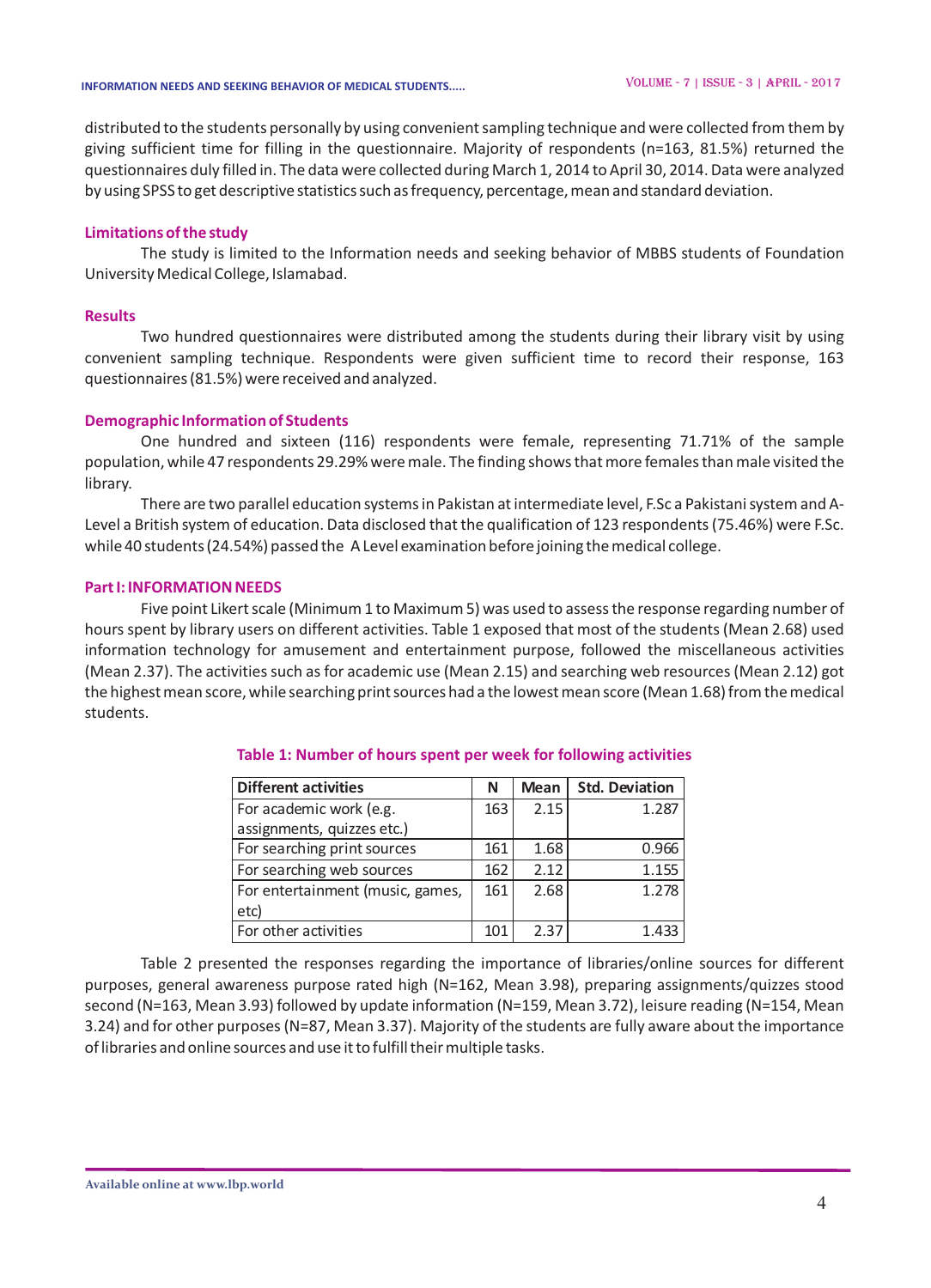| <b>Searching Purposes</b>     | N   | <b>Mean</b> | <b>Std. Deviation</b> |
|-------------------------------|-----|-------------|-----------------------|
| General awareness             | 162 | 3.98        | 1.158                 |
| Preparing assignments/quizzes | 163 | 3.93        | .972                  |
| Update information            | 159 | 3.72        | 1.086                 |
| Leisure reading               | 154 | 3.24        | 1.177                 |
| Other purpose                 | 87  | 3 37        | 1322                  |

**Table – 2, Importance of libraries/online sources for different purposes**

Students were asked to response regarding most preferred place for study. Results showed in Table -3 that there was mild difference in quite environment of home (N=162, Mean 4.26) and library (N=161, Mean 4.07). Library has time restrain place as compare to home, whereas library is usually free from noise and disturbance, provide ideal atmosphere for study. Class-room and computer laboratory are least preferred places for study.

| <b>Places</b> | N   | Mean | <b>Std. Deviation</b> |
|---------------|-----|------|-----------------------|
| Library       | 161 | 4.07 | 1.022                 |
| Computer Lab  | 161 | 2.92 | 1.255                 |
| Class Room    | 160 | 2.93 | 1.262                 |
| Home          | 162 | 4.26 | 1.134                 |

#### **Table-3 Most preferred place for study**

Almost half of respondents didn't scan any article from print journals for study purpose revealed in table - 4, because graduate students usually rely on their textbooks, class lectures and notes, whereas 44 students (27%) responded that they scanned 1-5 print journal's article weekly relevant to their study, followed by 6.1% scanned 6-10 journal's article per week. All other showed their least interest in scanning journals' article. Journals literature consists on up to date and current information whereas books are essential for comprehensive background study.

| <b>Scanning Articles from Print</b><br><b>Journals</b> | <b>Frequency</b> | Percentage |
|--------------------------------------------------------|------------------|------------|
| $1 - 5$                                                | 44               | 27.0       |
| $6 - 10$                                               | 10               | 6.1        |
| 11-15                                                  | 5                | 3.1        |
| 16-20                                                  | 6                | 3.7        |
| $21 - 25$                                              | 9                | 5.5        |
| Above 25                                               | 8                | 4.9        |
| Nil                                                    | 80               | 49.1       |
| Total                                                  | 162              | 99.4       |

#### **Table-4. Weekly Scanning of Relevant Literature from Print Journals**

Large amount of respondents (45.4%) were not reading electronic journal, while 49 students (30%) scanned 1-5 online journals relevant to their field weekly, followed by 11 students (6.7%) used to read 6-10 online journals, only 5 students used to scan more than 25 journals weekly.

Table – 5 unveiled that respondents used different sources to obtain journals articles. Personal subscription of print journals (N=163, Mean 1.79) and online journals (N=163, Mean 1.60) showed that few students subscribed journal. Library's print subscription (N=163, Mean 1.82) and online subscription (N=163, Mean 1.67) also displayed poor response. There was little difference in Interlibrary loan (N=163, Mean 1.81) other online sources (N=163, Mean 1.51), Membership of scientific societies/organizations (N=162, Mean 1.71) and other sources (N=159, Mean 1.84) also recorded low response.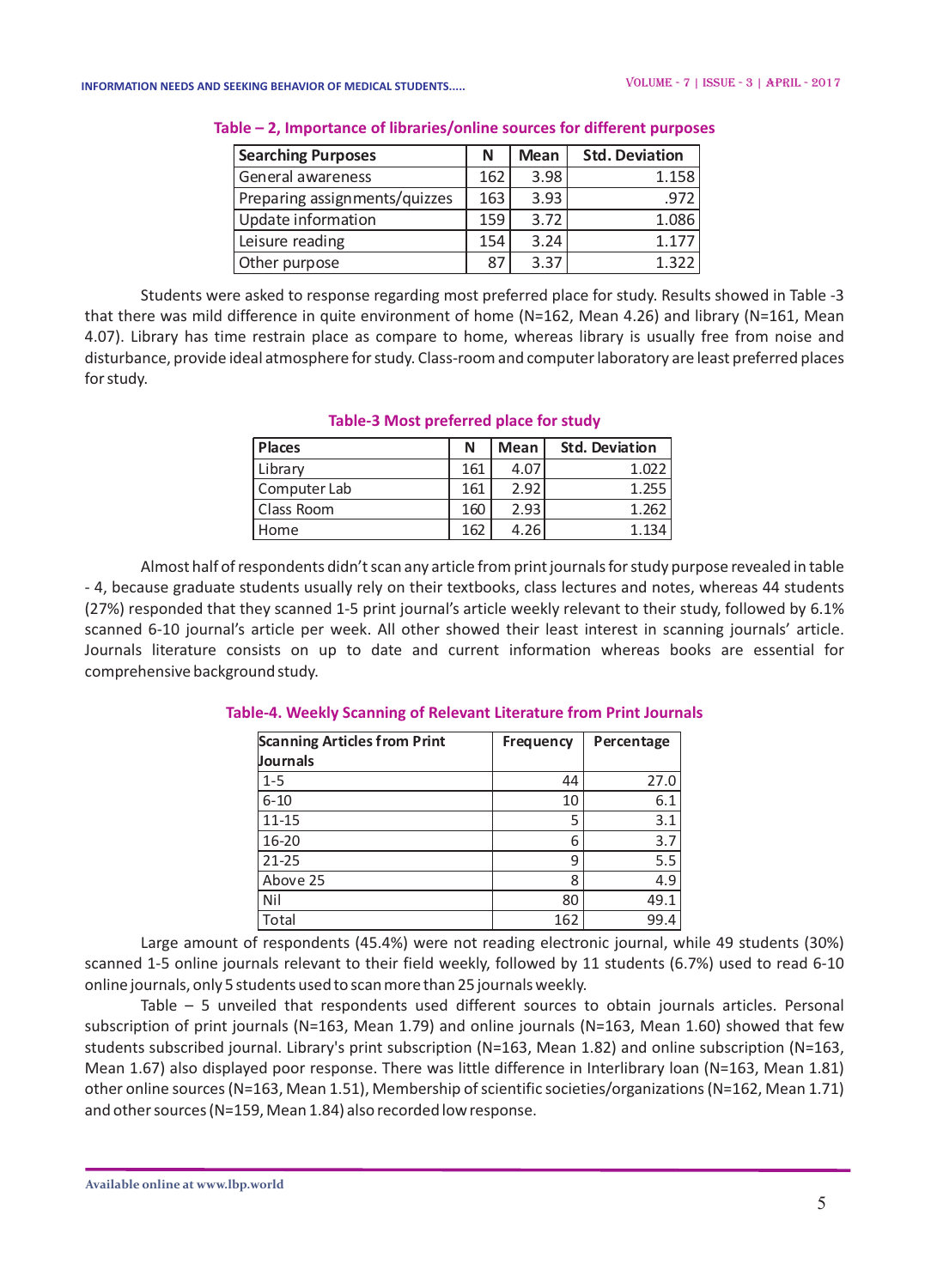| <b>Different Sources</b>                 |     | <b>Mean</b> | Std.             |
|------------------------------------------|-----|-------------|------------------|
|                                          |     |             | <b>Deviation</b> |
| Personal subscription to print journals  | 163 | 1.79        | .952             |
| Personal subscription to online journals | 163 | 1.60        | .491             |
| Library's print subscription             | 163 | 1.82        | 1.655            |
| Library's online subscription            | 163 | 1.67        | .470             |
| Interlibrary loan                        | 163 | 1.81        | .394             |
| Other online sources                     | 163 | 1.51        | .501             |
| Membership of scientific                 | 162 | 1.71        | .455             |
| societies/organizations                  |     |             |                  |
| Other sources                            | 159 | 1.84        | .365             |

#### **Table-5. Obtain Journal Articles**

#### **Part-II. INFORMATION SEEKING BEHAVIOUR**

Table-6 displayed that most of the respondents (Mean 4.11) used books to satisfy their information seeking demand. Use of information technology and non-book material scored 3.91, tailed by various type reference material and encyclopedias / dictionaries rated 3.65. Use of theses and dissertations for seeking information were lowest score (Mean 2.77, SD 1.198)

| Documentary sources of information                    | N   | <b>Mean</b> | <b>Std. Deviation</b> |
|-------------------------------------------------------|-----|-------------|-----------------------|
| Reference sources(Bibliographies,                     | 147 | 3.65        | 1.339                 |
| Indexing/Abstracting sources/ Monographs)             |     |             |                       |
| Books/monographs                                      | 149 | 4.11        | 3.370                 |
| Journals/magazines                                    | 145 | 3.37        | 1.399                 |
| Patterns/reports/standards/specifications             | 144 | 3.19        | 2.031                 |
| Conferences/Workshops/Seminars/Proceedings            | 146 | 3.11        | 2.812                 |
| Theses/Dissertations/Scientific and Technical reports | 138 | 2.77        | 1.198                 |
| Encyclopedias/Dictionaries etc.                       | 146 | 3.65        | 1.130                 |
| Audio/Video/CD-ROM/DVD databases etc.                 | 148 | 3.91        | 4.516                 |
| Government Publications & documents                   | 143 | 3.10        | 2.091                 |
| Other web sources                                     | 121 | 3.36        | 1.278                 |
|                                                       |     |             |                       |

#### **Table 6. Use the Documentary Sources of Information**

Table-7 discussed the use of non-documentary sources for seeking information, conversation with friends (N=157, Mean 4.35) had high score, followed by private / personal correspondence (N=149, Mean 3.89). Consult with a teacher / supervisor for finding answers to their questions rated satisfactory (Mean 3.53). Meetings, seminars, conferences and workshops had always been a great source of information, here scored 3.49. It is disappointing that respondents least bother (Mean 2.77) to discuss with librarian, whereas librarians could guide them to the right source for seeking information.

| Non-documentary sources of information           | N   | <b>Mean</b> | <b>Std. Deviation</b> |
|--------------------------------------------------|-----|-------------|-----------------------|
| Conversation with friends                        | 157 | 4.35        | .905                  |
| Meetings/Seminars/Conference/Workshops           | 153 | 3.46        | 3.489                 |
| Private/personal correspondence                  | 149 | 3.89        | 4.334                 |
| Discussions with librarian or reference staff of | 150 | 2.77        | 1.391                 |
| the library                                      |     |             |                       |
| Consult a knowledgeable person in the            | 153 | 3.53        | 1.192                 |
| field/supervisor                                 |     |             |                       |
| E-Mail/List Services/Discussion forum etc.       | 150 | 3.16        | 1.275                 |

#### **Table 7. Non-documentary Sources of Information**

Human being is social animal, he can't live alone. Table-8 showed that the respondents used heavily informal (oral) ways to exchange information with colleagues, very often (52.1%) conversed with colleagues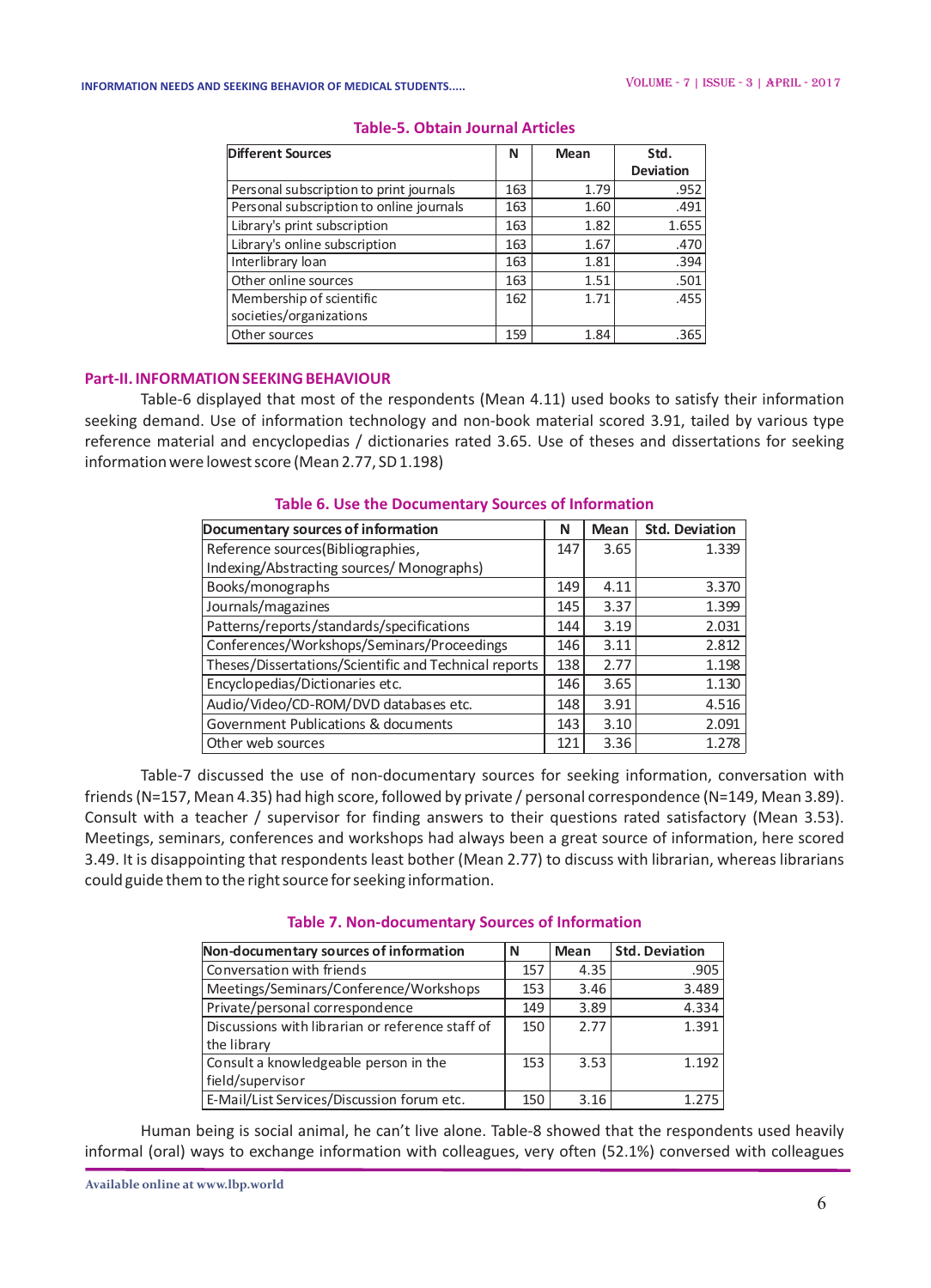rated high, followed by 33.10% often talked to their friends regarding provision of relevant information. The option of Never (2.5%), Rarely (2.5%) and Occasionally (6.1%) showed that few of respondents wanted to remain alone.

| <b>Conversation with friends</b> | <b>Frequency</b> | Percentage |
|----------------------------------|------------------|------------|
| Never                            |                  | 2.5        |
| Rarely                           |                  | 2.5        |
| Occasionally                     | 10               | 6.1        |
| Often                            | 54               | 33.1       |
| Very Often                       | 85               | 52.1       |
| Total                            | 157              | 96.3       |

|  |  |  |  |  | Table-8. Distribution of Informal (Oral) Information Exchange with Colleagues |  |
|--|--|--|--|--|-------------------------------------------------------------------------------|--|
|--|--|--|--|--|-------------------------------------------------------------------------------|--|

Table -9 reported that majority of respondents (Mean 2.03) used to read print out format of electronic sources, web version (Mean 1.97) and print/photocopy (Mean 1.64) material were least interested by the students. Low score to read web version is also associated with constant failure of electricity and load shedding.

#### **Table 9. Format of Reading Required Information**

| Format                      | N   |                         |      | Minimum   Maximum   Mean   Std. Deviation |
|-----------------------------|-----|-------------------------|------|-------------------------------------------|
| Print version/Photocopy     | 153 |                         | 1.64 | ا 840.                                    |
| Electronic/Web version      | 148 | $\mathbf{C}$            | 1.97 | .649                                      |
| Print out of the electronic | 143 | $\overline{\mathbf{a}}$ | 2.03 | .782                                      |
| (web) version               |     |                         |      |                                           |

Number of students (47.9%) had no trouble to manage their time spent on information seeking. Twenty seven percent respondents complained that there was not enough time to keep their selves up to date with everything, 21.5% students had a difficulty to manage their time spent on information seeking.

Table – 10 showed that most of the students (Mean 4.56) browsed from print and electronic resources for finding required information. Using library catalogue/OPAC and keyword searching both scored 4.15, followed by By Chance / Serendipity (both print and electronic resources) counted 3.86, Check citations of books and articles (Mean 3.49), Indexing / abstracting services / reviews (Mean 3.30), Consulting library staff (Mean 3.22), and Others searching techniques (Mean 3.21) also used by students.

#### **Table 10. Useful Searching Techniques for Finding Required Information**

| <b>Searching techniques</b>                    | N   | Mean | <b>Std. Deviation</b> |
|------------------------------------------------|-----|------|-----------------------|
| Using library catalogue/OPAC                   | 150 | 4.15 | 1.134                 |
| Keyword searching                              | 150 | 4.15 | 1.704                 |
| Browsing (both print and electronic resources) | 148 | 4.56 | 4.136                 |
| By Chance / Serendipity (both print and        | 146 | 3.86 | 4.400                 |
| electronic resources)                          |     |      |                       |
| Check citations of books and articles          | 145 | 3.49 | 1.131                 |
| Indexing/abstracting services / reviews        | 146 | 3.30 | 1.177                 |
| Consulting library staff                       | 144 | 3.22 | 1.209                 |
| Others (searching techniques)                  | 71  | 3.21 | 1.230                 |

#### **FINDINGS**

1. One hundred sixty three Students (81.5%) responded positively, out of 200. Majority of respondents (116) were female medical student, representing 71.71% of the sample population, while 47 respondents 29.29% were the male library users.

2. The qualification of 123 respondents (75.46%) were F.Sc. while 40 students (24.54%) passed the A Level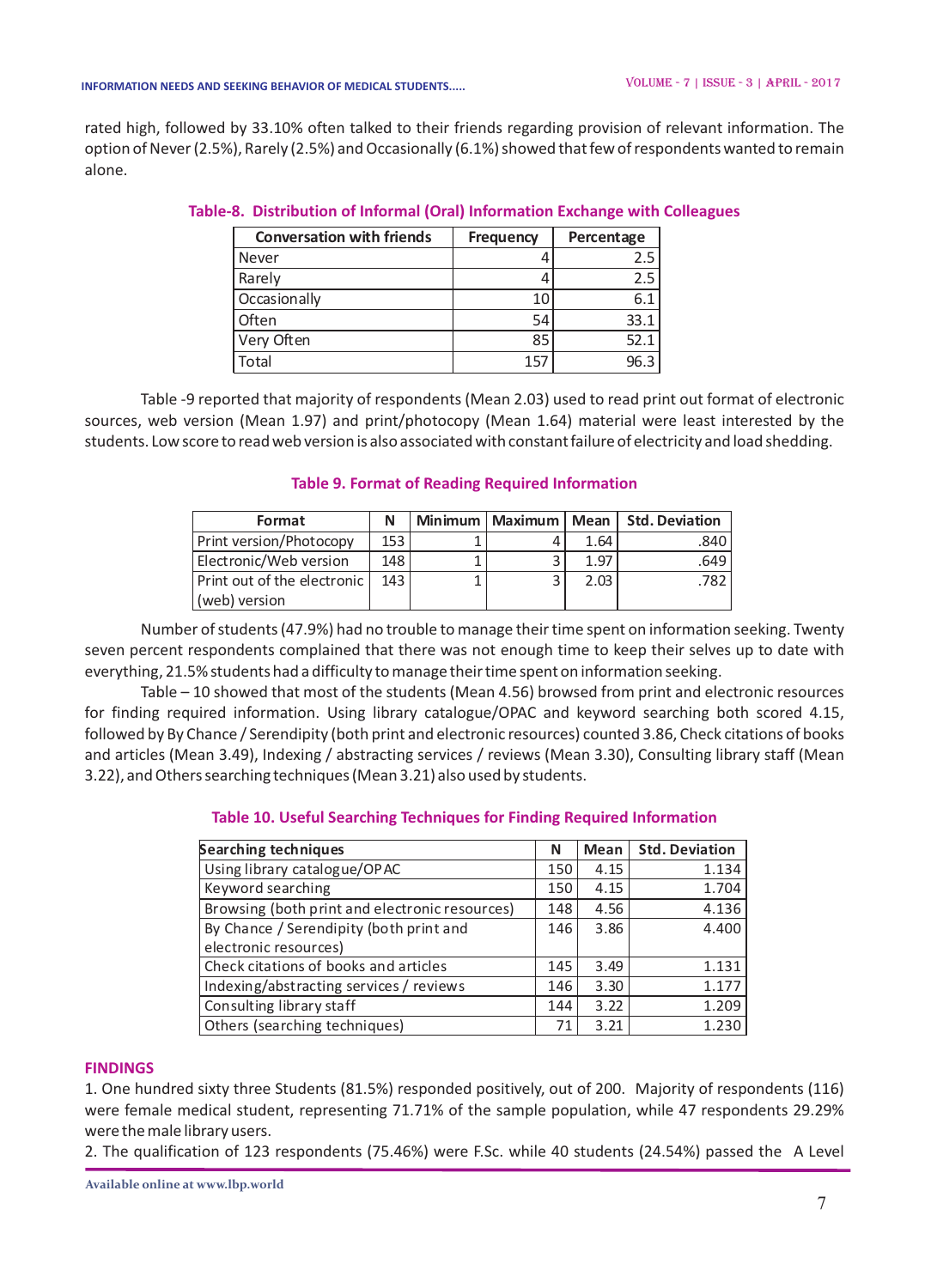#### **INFORMATION NEEDS AND SEEKING BEHAVIOR OF MEDICAL STUDENTS.....**

examination.

3. Most of the students used information technology for entertainment purpose, as compare to academic use and searching web resources.

4. Response concerning the importance of libraries/online sources, general awareness purpose rated high followed by preparing assignments/quizzes and updating information. Large numbers of the students are fully aware about the importance of libraries and online sources and use it to fulfill their multiple tasks.

5. There was mild difference in quite environment of home and library for reading.

6. Almost half of respondents didn't scan/read any print journals for study purpose, because graduate students mostly rely on their textbooks and notes. Fairly large amount of respondents had not read electronic journal, so the obtaining print and online article ratio was also very low.

7. Huge quantityof respondents (Mean 4.11) used books to satisfy their information seeking demand. Discussion with friends, as non-documentary sources for seeking information rated high as compare to private / personal correspondence and consult with a teacher / supervisor for finding answers to their questions.

8. Finding of the study showed that respondents used very often (52.1%) informal (oral) ways to exchange information with colleagues followed by often talked to their friends regarding provision of relevant information. Majority of respondents used to read print out version of e-resources / web version.

9. There had been no trouble to manage their time spent on information seeking by fair number of students, while twenty seven percent respondents complained that there was not enough time to keep up with everything.

Most of the students (Mean 4.56) browsed from print and electronic resources available in the library for searching their required information following by using library catalogue/OPAC and keyword searching.

#### **CONCLUSION**

Library of the Foundation University Medical College has been delivering its effective library services to maintain the quality standard of education. The library has been turned into information resource center and librarian has become the information professional. Latest Information technology equipment, computers, internet facility, printers and scanner have been provided to library users for fulfillment of their information needs and satisfy the information seeking behavior. It is recommended that library should improve the library orientation / information literacy program, so the positive use of information technology should be improved.

#### **REFERENCES**

1.Bhatti R. Information needs and information-seeking behaviour of faculty members at the Islamia University Bahawalpur. Library Philosophy and Practice.2009.

2.Fatima N, Ahmad N. Information seeking behaviour of the students at Ajmal Khan Tibbiya College, Aligarh Muslim University: a survey. Annals of Library and Information Studies.2008; 55: 141-44.

3.Aina LO. Library and information science text for Africa. Ibadan: Third World Information services Limited. 2004.

4.Zawawi S, Majid S. The information needs and seeking behaviour of the IMR biomedical scientists. Malaysian Journal of Library & Information Science.2001; 5(1): 25-41.

5.Raza DMM, Fatima S, Upadhyay AK. Information Seeking Behaviour of Researchers in Central Drug Research Institute (CDRI), Lucknow.2010.

6.Gray NJ, Klein JD. Adolescents and the internet: health and sexuality information. Current opinion in obstetrics and Gynecology.2006;18(5): 519-524.

7.Adio G, Arinola AA. Information Needs and Information-Seeking Behaviour of Agricultural Students AAT LAUTECH, Ogbomoso. The Official Journal of the Pacific Northwest Library Association. 2012; 23(3): 13.

8.Khan G, Bhatti R. Information Needs and Seeking Behavior of Law Faculty Members: A Survey of the University of Peshawar and its Affiliated Law Colleges. Library Philosophy and Practice. 2012.

9.Majid S, Hayat I, Patel RP, Vijayaraghavan S. (2012). Information needs and seeking behaviour of business students. Singapore Journal of Library & Information Management.2012; 41: 14-35.

10.Khan SA, Shafique F. Role of departmental library in satisfying the information needs of students: A survey of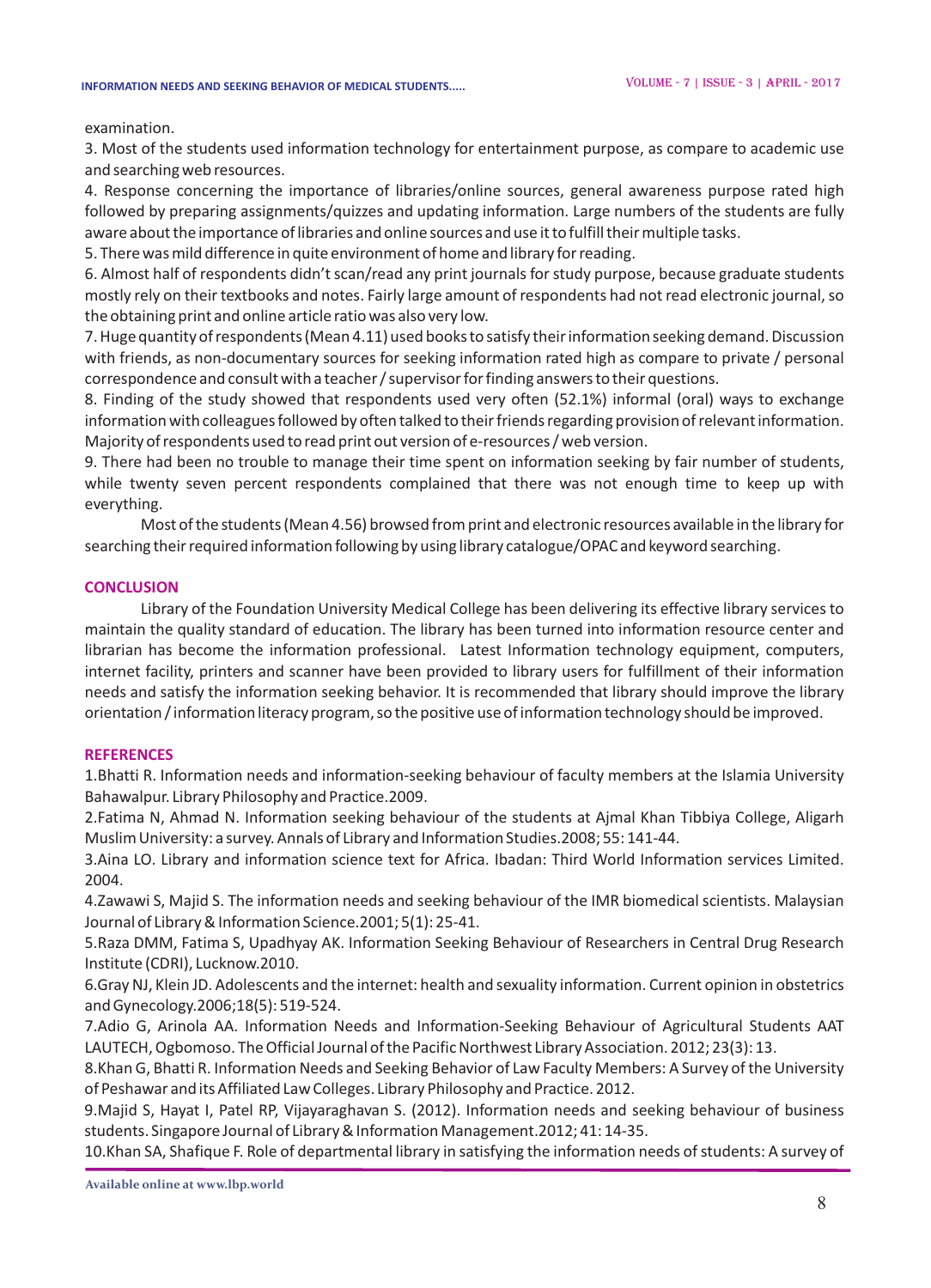two departments of the Islamia University Bahawalpur. Pakistan Journal of Information Management and Libraries. 2011; 12(1).

11.Baro EE, Onyenania GO, Osaheni O. Information seeking behaviour of undergraduate students in the humanities in three universities in Nigeria. SA Jnl Libs & Info Sci. 2010; 76(2): 109-117.

12.Bhatti R. Information Needs of Students-Islamia University Library, Bahawalpur. Pakistan Library & Information Science Journal.2008;39(3).

13.Ajayi NA, Adetayo JO. Utilization of Library Books to Enhance Academic Excellence in Nigeria Tertiary Institution: A Case Study of Hezekiah Oluwasanmi Library, OAU, Ile-ife. J. Soc. Sci. 2005; 10(2): 119-122.

14.Pelzer NL, Wiese WH, Leysen JM. Library use and information-seeking behavior of veterinary medical students revisited in the electronic environment.Bulletin of the Medical Library Association.1998; 86(3):346.

15.Wildemuth BM. The effects of domain knowledge on search tactic formulation. Journal of the American Society for information Science and Technology.2004; 55(3):246-258.

16.Oyadeyi AE. The information needs and information seeking behaviour among the students of Ondo State University of Science and Technology, Okitipupa. International Journal of Digital Library Services.2014;4(1): 65- 82.

17.Saad MSM, Zainab AN. An investigation of information seeking behaviour of Computer Science and Information Technology undergraduates: a qualitative approach. Malaysian Journal of Library & Information Science.2009; 14(3):15-34.

18.Mehdi K, Mehri F, Panoe SR, Zeinab P, Safollah A, Majid A. Evidence-based information resources management skill among Iranian residents, internship and nursing students in urgent care. Scientific Research and Essays. 2011; 6(22): 4708-4713.

19.Cogdill KW. Information needs and information seeking in primary care: a study of nurse practitioners. Journal of the Medical Library Association.2003; 91(2): 203.